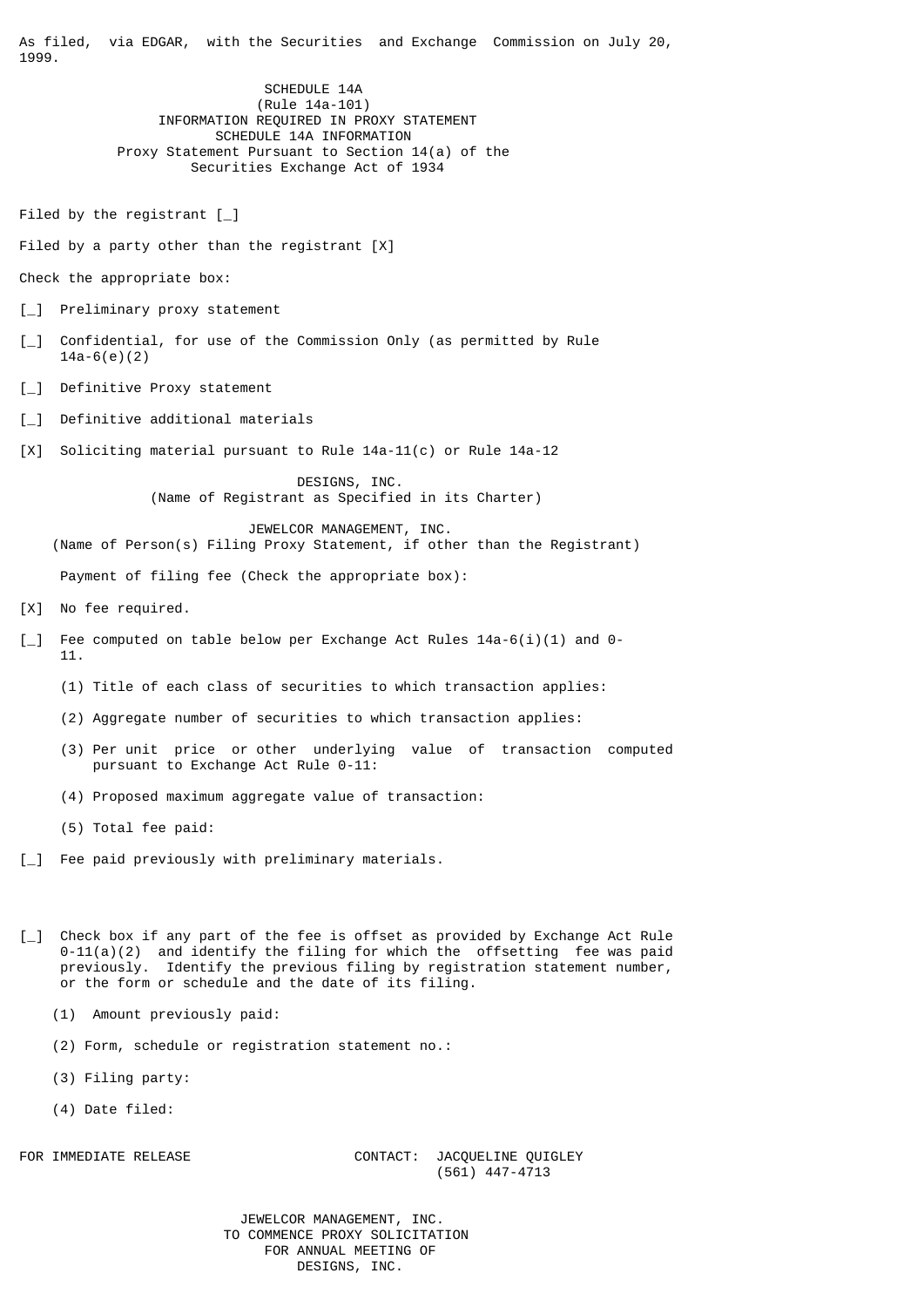WILKES BARRE, PENNSYLVANIA, July 20, 1999 -- Jewelcor Management, Inc. ("JMI") announced today that it had filed with the Securities and Exchange Commission a preliminary proxy statement relating to a contemplated solicitation by JMI of proxies in connection with the upcoming annual meeting of stockholders of Designs, Inc. (NASDAQ: DESI). JMI intends to solicit proxies to elect a new slate of directors, in opposition to DESI's current Board, and to adopt a shareholder proposal recommending termination of DESI's "poison pill" or Shareholder Rights Agreement. The annual meeting is currently scheduled to be held on September 13, 1999. JMI owns 1,570,200 shares, or approximately 9.9%, of DESI's outstanding Common Stock. Material filed with the Securities and Exchange Commission is available through the Commission's website at http://www.sec.gov.

## CERTAIN INFORMATION CONCERNING PARTICIPANTS

 The following is a list of the names and stockholdings, if any, of persons who may be deemed to be "participants" in JMI's solicitation with respect to the Designs, Inc. annual meeting. JMI, a Nevada corporation, is a wholly owned subsidiary of Jewelcor, Inc., a Pennsylvania corporation which is a wholly owned subsidiary of S. H. Holdings, Inc., a Delaware corporation. Seymour Holtzman and Evelyn Holtzman, husband and wife, own, as tenants by the entirety, a controlling interest of S. H. Holdings, Inc. The individuals named as nominees in JMI's preliminary proxy material are Seymour Holtzman, Joseph Pennacchio, John J. Schultz, Peter R. McMullin, Jeremiah P. Murphy, Jr. and Robert L. Patron. As noted, JMI owns 1,570,200 shares of Designs, Inc. Common Stock. None of the named individuals otherwise owns any such Common Stock.